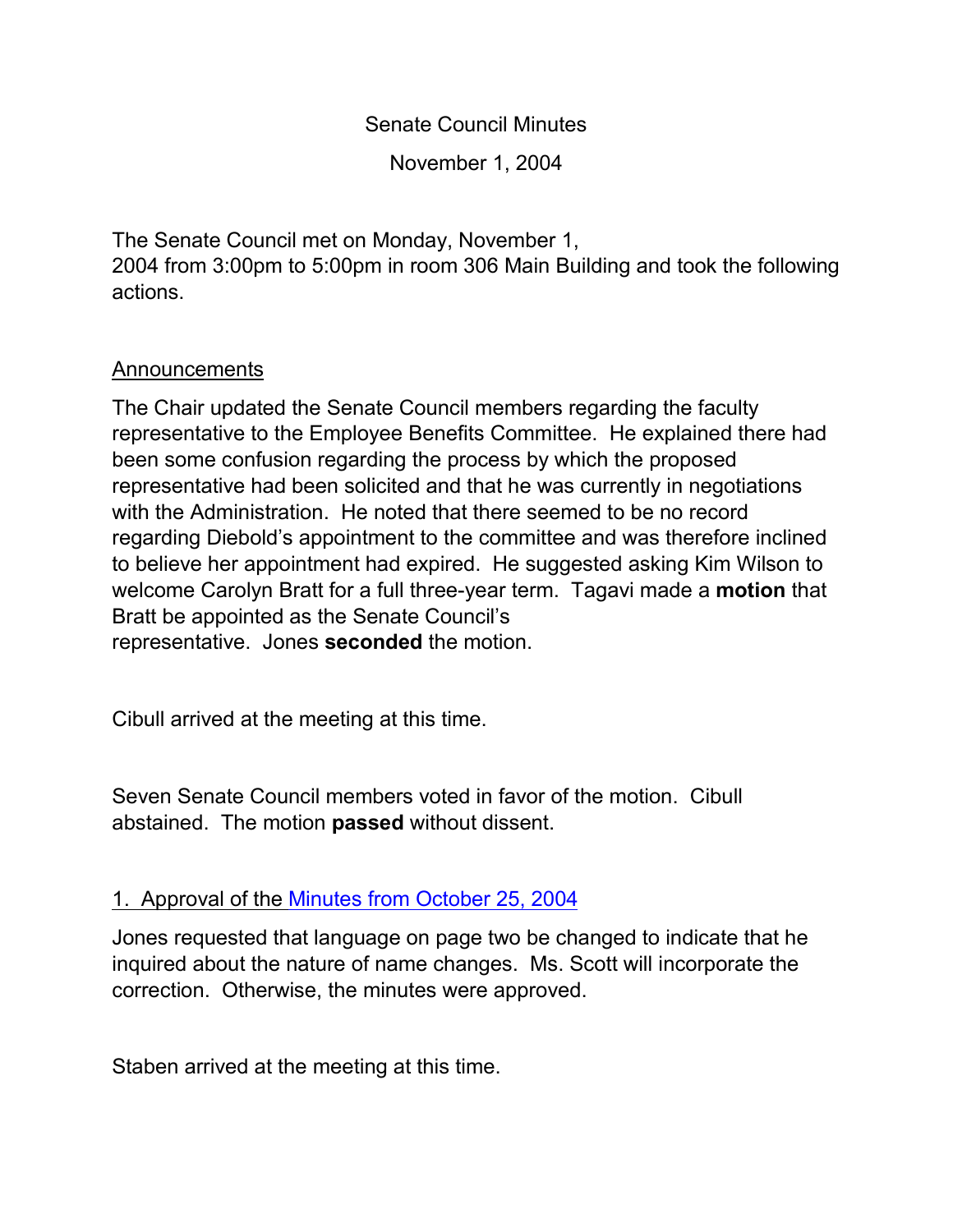## 2. [Proposed changes to Senate Rules regarding Senate Council elections](http://www.uky.edu/USC/New/SCAgendas/20041101/RC-024%20--%20sc%20elections-v13-clean.doc)

Tagavi introduced the item and explained the election process. He provided an [example of the ballot counting](http://www.uky.edu/USC/New/SCAgendas/20041101/ballots%20V2.xls) and outlined the redistribution of the ballots for those candidates who were either elected or eliminated.

Kennedy asked what was meant by "rank order." Tagavi said number one would be the first choice while number three was the third choice and promised it would be made clear on the electronic ballot. Kennedy asked if a person could nominate three people. Tagavi explained that the rule currently allows for three nominees.

Odoi asked if there is a computer program that will do this. Tagavi replied that he and Ms. Scott have been in contact with a programmer who could write this script. He suggested that during the first attempt at this new process a paper print-out of the votes be made available and hand-tabulated to ensure the reliability of the computerized process.

Debski asked if the results would be different if the results were simply tabulated by total number of votes received per candidate. Tagavi indicated the results would not be identical but noted that each possible system would yield slightly different results. He added that a simple tabulation of the votes may still yield ties while the proposed rule would determine three clear winners.

Susan Larson joined the meeting at this point.

Odoi asked if a candidate could direct his or her vote to another candidate in the case of disqualification. Tagavi replied that they could not.

Debski suggested putting a period after "the voting ballot" and removing the phrase "except that" from the proposed rule. Tagavi accepted the suggestion. Cibull asked if the proposed rule would go before the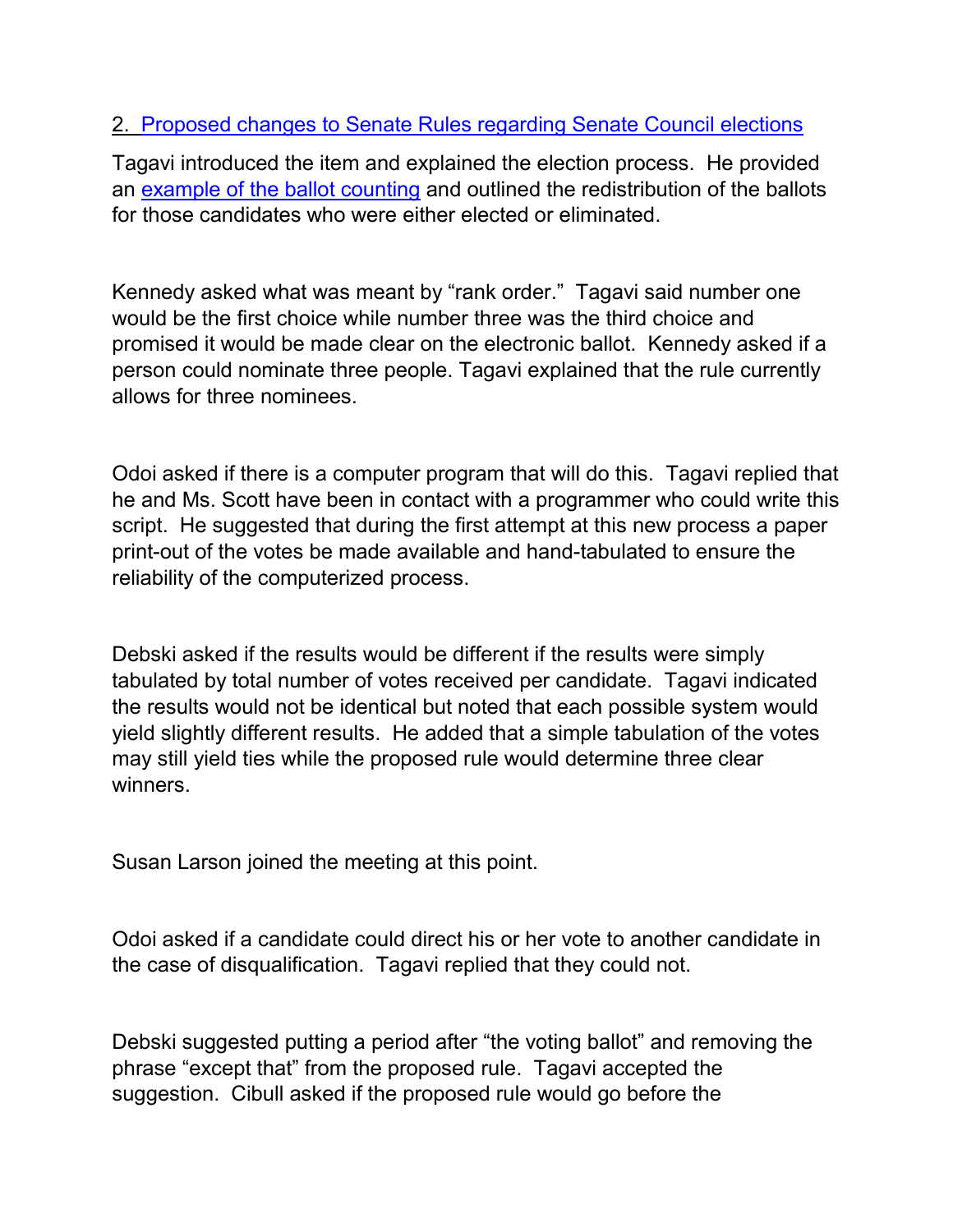Senate. Tagavi said it would. He will also make a presentation to the Senate to explain the process.

Kaalund made a **motion** to forward the proposed change to Senate Rules to the Senate with a positive recommendation, effective immediately. Odoi **seconded** the motion. Kennedy suggested running the election by hand as well as electronically the first few times around. Ms. Scott asked if it was his intent to issue paper ballots to voters. Kennedy replied his intention was to receive paper output of the election process from the programmer. Tagavi indicated his intention of doing so. After further discussion the motion **passed** without dissent.

#### 3. [A&S Maternity Leave Issue](http://www.uky.edu/USC/New/SCAgendas/20041025/Email%20from%20Provost.htm)

The Chair introduced Larson from Arts and Sciences and invited her to share her experience regarding the current maternity leave policy. Larson expressed frustration with the lack of a written policy and outlined her experience in trying to determine how the Federal Family Medical Leave Act interfaced with the college's informal policy. She said that rather than try to take a pay deduction for a lightened course load, her fellow faculty members offered to team-teach a course. Larson indicated that while she was grateful to the other members of her department, she had pedagogical concerns about such practices and suggested that in some less humane departments this sort of arrangement could cause difficult political situations for untenured junior faculty. Larson noted that having a written policy would solve many problems. She said that during interviews female faculty are hesitant to ask about maternity leave policies and Dean's are hesitant to bring it up for fear of making unwarranted assumptions about young female faculty.

Greissman said the current written policy is not as sympathetic or kind as the proposed policy. He noted, for the record, the current policy can be found in the faculty handbook. He said Arts and Sciences has used a variation on the policy in the past. Duke asked why Arts and Sciences was allowed to offer a different policy than the official policy in the faculty handbook. Greissman said past administrators allowed Arts and Sciences to offer a more humane and generous proposal than was outlined in the faculty handbook. Tagavi asked if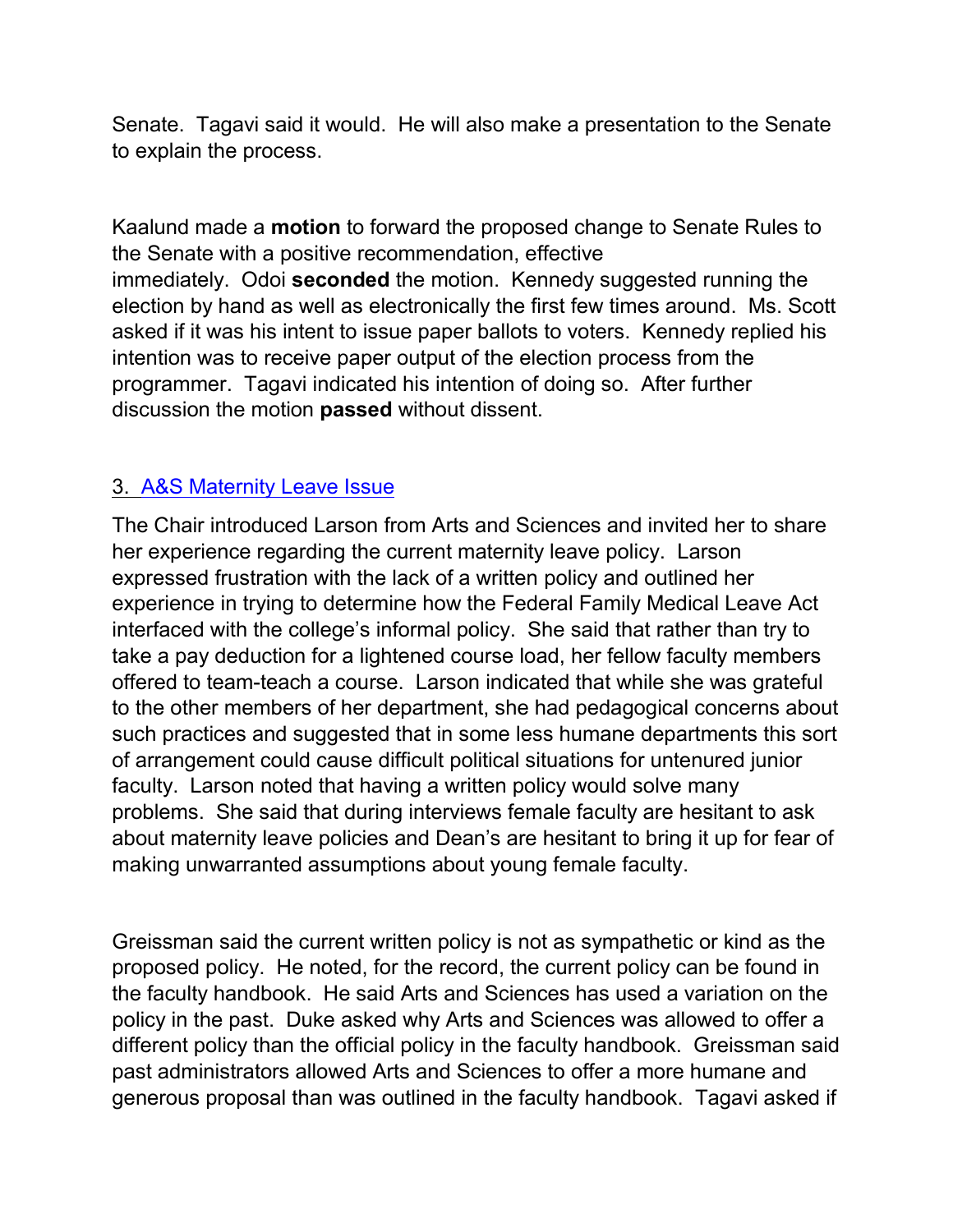faculty could still demand the right to have six weeks off. Greissman said they could.

Cibull asked Larson is she was aware of other policies at other Universities. Larson said Penn State recently enacted a policy of paid administrative leave for one semester and that she was aware of the policy at Ohio State. She suggested asking Harling from Arts and Sciences, since he has a list of peer institutions that have policies. Cibull noted that a semester was a long time to pay somebody who isn't working and expressed concern of how such a policy would affect faculty members who have clinical or research responsibilities.

After further discussion regarding FMLA, current UK sick and vacation leave policies, Arts and Sciences current policy and their proposed policy, the Chair asked the Senate Council members to refocus their discussion in light of the Provost's request to review and comment upon the proposed revisions to the Arts and Sciences policy. Staben said the proposed policy would be very difficult to administer. Tagavi asked if Greissman had received his e-mail critique of the proposal. Greissman replied that he had. Tagavi said a few of his many concerns pertained to the title of the proposal (which should be Family Leave rather than Maternity Leave), the exclusion of research professors, instructors and lecturers, and why the proposal refers to tenuretrack appointments. He also expressed concern about family leave being granted to one-income families in which the spouse stayed home to care for the children. Tagavi suggested that if such a policy were enacted that perhaps time off to care for children should be counted against the faculty member's sabbatical at a future time.

Staben noted a need for the University to consider seriously the more general issue of leave, including issues like parental leave and elder care. He suggested the appointment of a committee to examine such issues and develop a policy with input from Human Resource and Legal Office personnel. Kennedy suggested that the membership of such a committee should be at least half faculty. Jones asked if the committee would report to the Provost or the Senate. Debski said it should report to the Provost, since it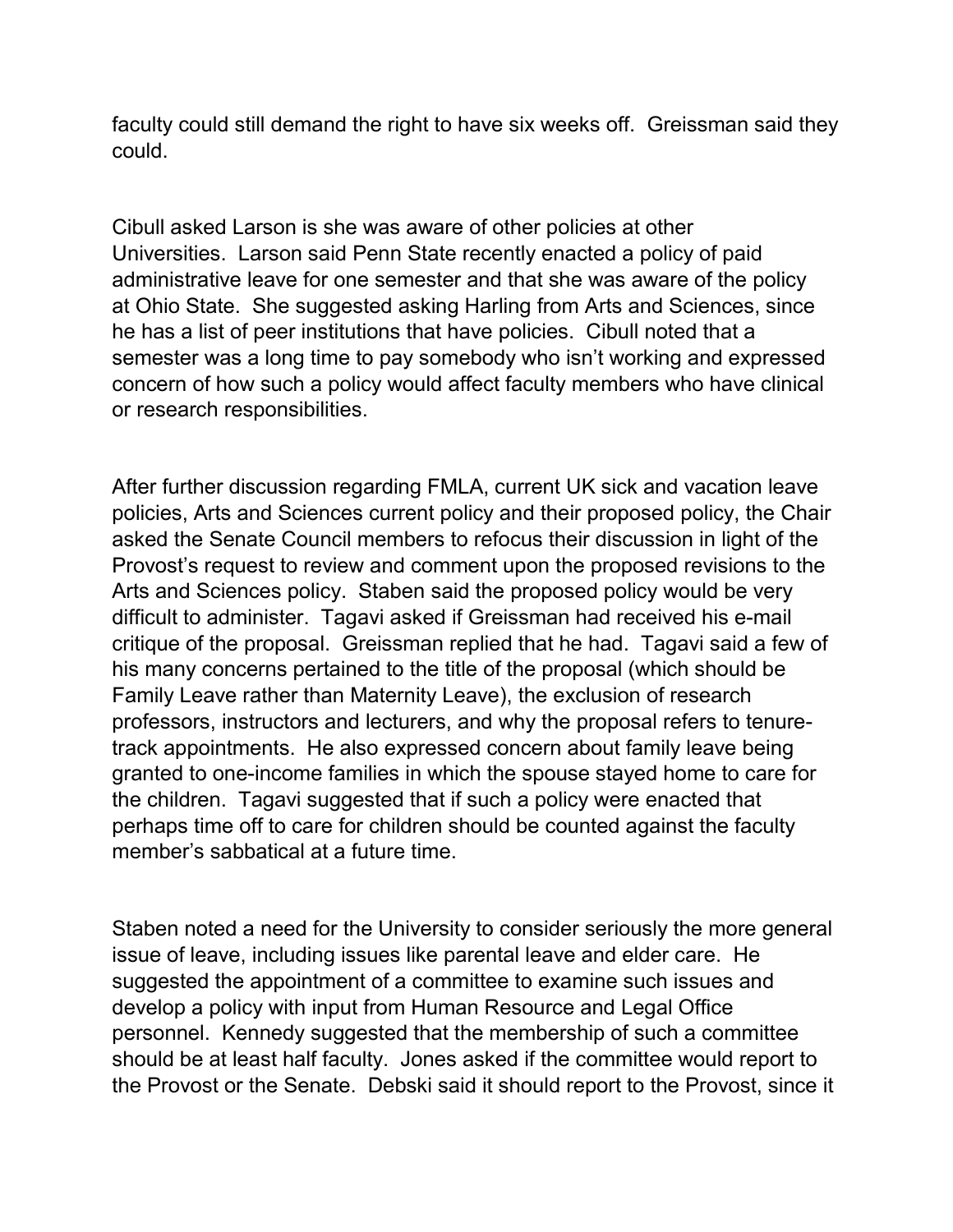isn't the within the scope of the Senate Council to protect the University from legal ramifications. She did, however, speak in favor of allowing Arts and Sciences' pilot proposal to go forward. Cibull said that maternity leave policies should protect women who are having babies but should not allow men to take whole semesters off. Staben agreed, and added that the ability to sort out the policy was not necessarily within the expertise of the Senate Council.

The Chair offered to write a letter to the Provost in which he outlined the concerns of the Senate Council. He will circulate the letter to the Council members before sending it to the Provost and invited Council members to provide examples of their concerns. The Chair thanked Larson for attending and providing important information and Larson departed.

## 4. [Proposal to rename the Center for Micro-Magnetic Electronic Devices](http://www.uky.edu/USC/Comms/AOS/04-05/CMMED.pdf)  [\(CMMED\) to the Center for Nanoscale Science and Engineering \(CeNSE\)](http://www.uky.edu/USC/Comms/AOS/04-05/CMMED.pdf)

The Chair noted that during the previous discussion more materials were needed. He said the letter from Joe Brill, Chair of Physics and Astronomy, indicating a lack of objection had been obtained. Cibull asked if there was another Nano center on campus. Ms. Scott tried to search the web site for him but did not find any results.

The Chair asked Tagavi if he would like to discuss the issues he raised on the listserv. Tagavi expressed concern that the item had not been approved by the Undergraduate Council. He said since the proposal had been thoroughly vetted by the Academic Organization and Structure Committee he would like to make a **motion** to waive the rule that it should be routed through the Undergraduate Council. Kaalund **seconded** the motion. Ms. Scott noted that this proposal did not need to go to Undergraduate Council. Odoi offered the friendly **amendment** that the rule be waived if such a rule exists. Tagavi offered to withdraw the motion and instead bring the discussion to the Senate floor. Kaalund agreed to the **withdrawal** of the motion.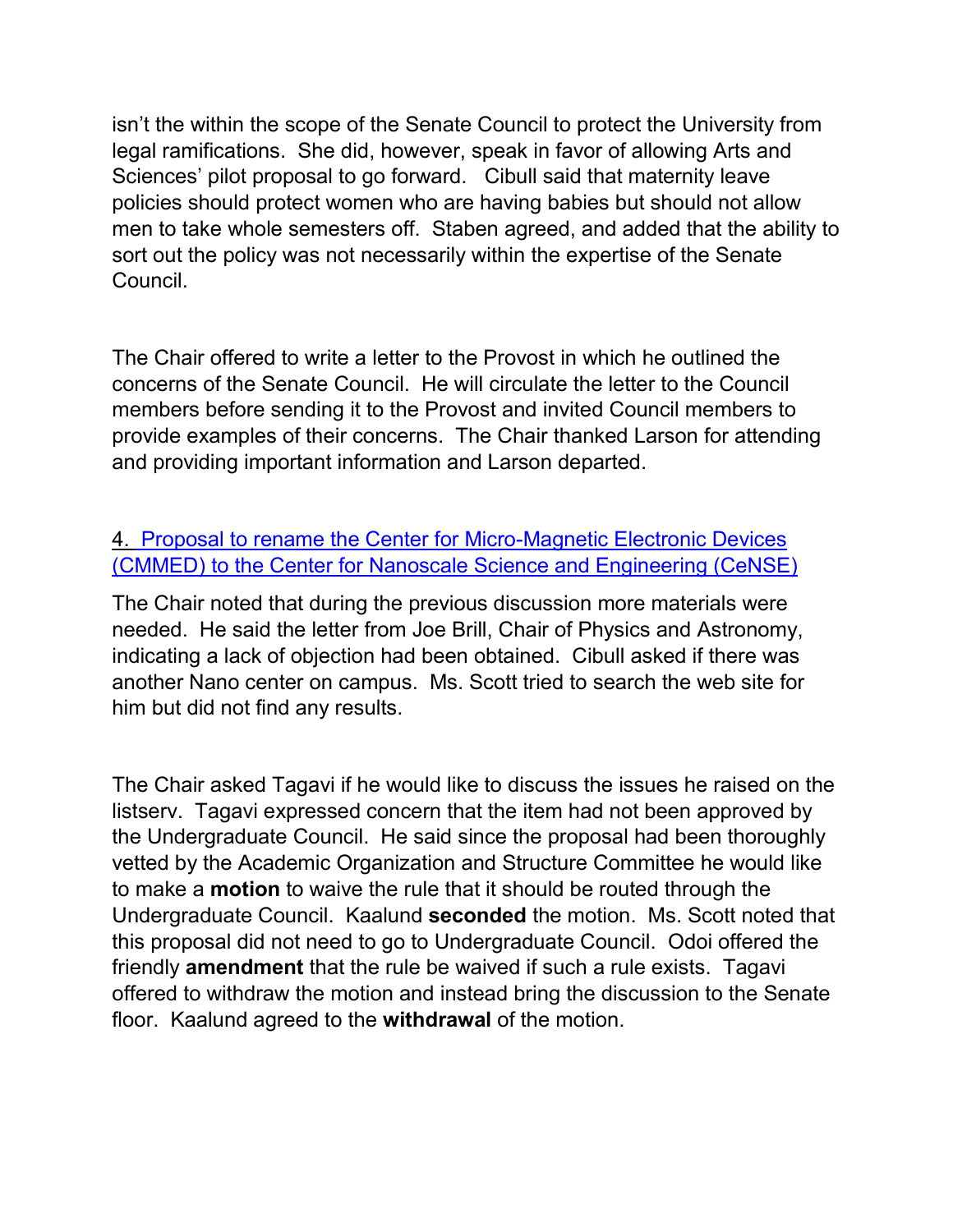Grabau made a **motion** to recommend the name change as proposed to the Senate with a positive recommendation. Cibull **seconded** the motion. After brief further discussion, the motion **passed** without dissent.

## 5. [AR Regarding Lecturers](http://www.uky.edu/USC/New/SCAgendas/20041025/Appointment%20&%20Service%20of%20Lecturer%20Faculty.pdf)

The Chair said the proposed change to the AR's was sent to the Senate Council by the Provost with the desire to obtain feedback and invited Greissman to discuss the proposal.

Greissman said the Provost would like to begin a more broadly-based conversation about faculty title series. He said that UK's policy language regarding lecturer faculty is particularly ungenerous. He asked the Council members to recall that similar language to the current proposal was once supported by the Senate but had not been supported by the previous Administration. Greissman said that while the Provost was interested in discussing the broader issue of faculty title series at a later date, he would like to focus on an examination of the proposed language at this time. He noted the proposal's intention was to improve the lot of lecturer's by granting more of a professional status and modestly increasing their job security.

Kennedy asked if the three years mentioned in paragraph two would be part of the seven years discussed in the AAUP's Statement of Principles. Greissman said the seven year rule does not apply except for cases in which tenurability is discussed at the time of appointment. He suggested the proposal go to Legal Counsel to make certain.

Tagavi asked if lecturers on five year contracts would be guaranteed five years of employment. Greissman said senior lecturers would receive five years of employment but noted that no appointment is guaranteed if the conditions of employment are not met. Tagavi also expressed concern about the proposed two-tiered system of lecturer employment. He said that if 5 out of 100 lecturers are appointed to senior lecturer, he worried the other 95 would feel demoted. Cibull disagreed, suggesting instead that lecturers might instead feel compelled to perform well if there was an opportunity for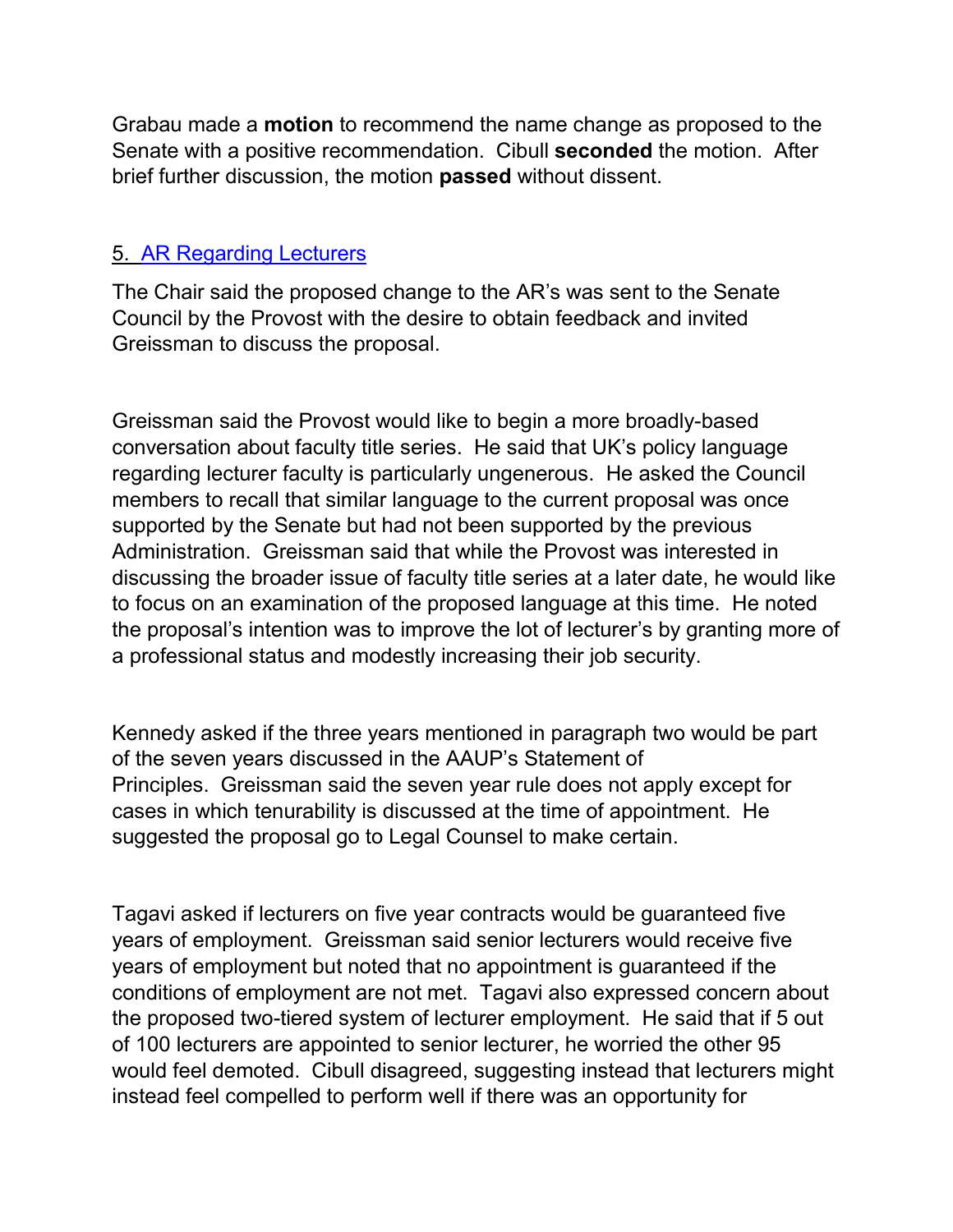advancement. He did, however, ask Greissman to explain the need for the change in policy. Greissman replied there was a need to recognize that lecturers make a contribution to the University and should be rewarded materially and otherwise. He said the University should extend to lecturers some faculty prerogatives since they make a substantial contribution to accomplishing the mission of the University and are the only class of full-time faculty for whom a significant reward - the possibility of advancement and a more professional profile - is not currently available.

Due to the lateness of the hour, the Chair suggested continuing the discussion at the next Senate Council meeting. Greissman requested that it be placed toward the top of the agenda. The Chair concurred.

# 6. Approval of the Senate Agenda for November 8, 2004

The Chair asked if the Senate Council members had any recommendation regarding the agenda. Tagavi asked if the proposed change to the Senate Rules could be the first action item. The Chair agreed.

On a different matter, Cibull requested to never meet again in room 306. Several other Council members supported his request, noting the poor acoustic quality of the room. Ms. Scott will attempt to find a new permanent home for the Senate Council meetings.

The meeting adjourned at 5:04.

Respectfully submitted by

[Ernie Yanarella,](mailto:ejyana@email.uky.edu) Chair

Members present: Cibull, Debski, Duke, Grabau, Jones, Kaalund, Kennedy, Odoi, Staben, Tagavi, Yanarella.